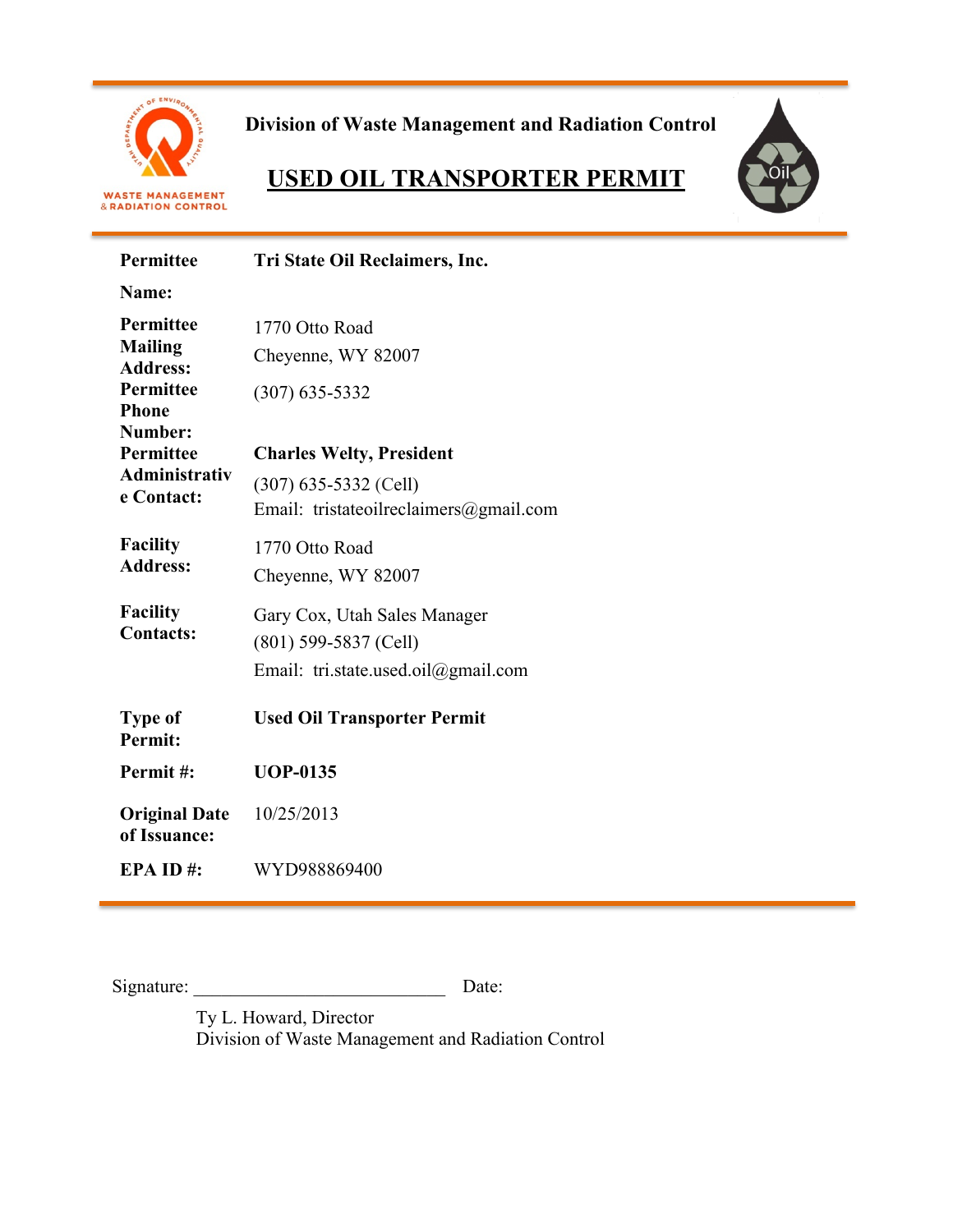## **I.A. Effect of Permit**

- I.A.1. Tri State Oil Reclaimers, Inc. (hereafter referred to as "Permittee") is hereby authorized to operate as a Used Oil Transporter in accordance with all applicable requirements of R315-15 of the Utah Administrative Code (UAC) and of the Used Oil Management Act (the Act) 19-6-701 et. seq., Utah Code Annotated and this Permit.
- I.A.2. This Permit shall be effective for a term not to exceed ten years in accordance with the requirements of R315-15-15 of the Utah Administrative Code.
- I.A.3. Attachments incorporated by reference are enforceable conditions of this Permit, as are documents incorporated by reference into the attachments. Language in this Permit supersedes any conflicting language in the attachments or documents incorporated into the attachments.

#### **I.B. Permit Revocation**

I.B.1. Violation of any permit condition or failure to comply with any provision of the applicable statutes and rules may be grounds for enforcement actions, including revocation of this Permit. The Director of the Division of Waste Management and Radiation Control (Director) shall notify the Permittee in writing of his intent to revoke this Permit.

# **I.C. Permit Modification**

- I.C.1. The Permittee may request modifications to any item or activity covered by this Permit by submitting a written permit modification request to the Director. If the Director determines the modification request is substantive, a public hearing, a 15-day public comment period or both may be required before any action on the modification request may be taken. Implementing a substantive modification prior to the Director's written approval constitutes a violation of the Permit and may be grounds for enforcement action or permit revocation.
- I.C.2. The Permittee shall notify the Director in writing of any non-substantive changes, such as changes to the contact person, within 20 days of the change.
- I.C.3. The Director may modify this Permit as necessary to protect human health and the environment, because of statutory or regulatory changes or because of operational changes affecting this Permit.

#### **I.D. Spill Prevention, Emergency Controls and Maintenance**

- I.D.1. The Permittee shall maintain and operate all used oil transportation vehicles and associated equipment to minimize the possibility of fire, explosion or sudden or nonsudden release of used oil to the air, ground, soil, surface and groundwater and sewer systems.
- I.D.2. In the event of a release of used oil, the Permittee shall comply with the Emergency Controls and reporting requirements specified in R315-15-9 of the Utah Administrative Code and the Permittee's Emergency Spill Plan in Attachment 1.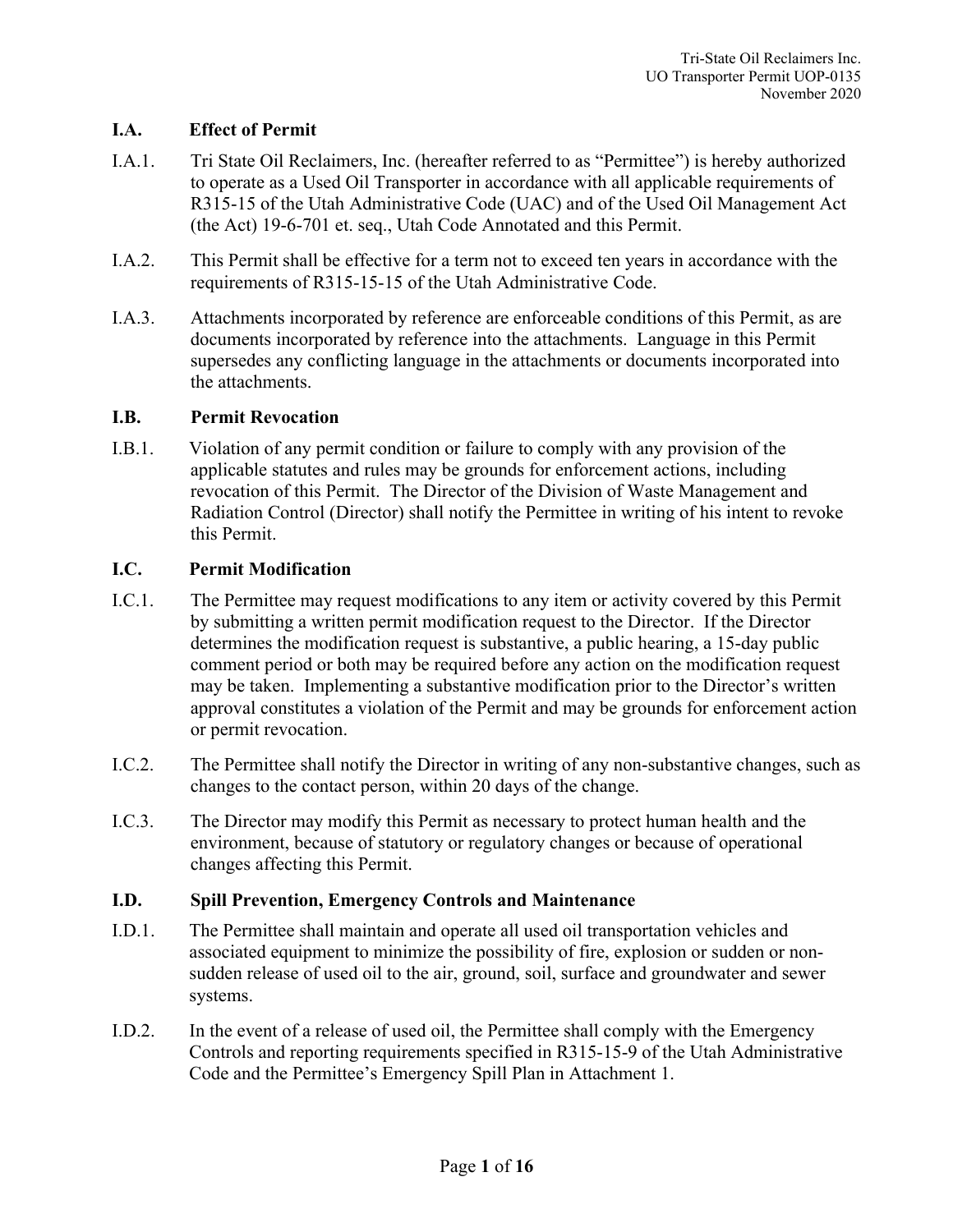## **I.E. Record Retention**

- I.E.1. The Permittee shall maintain all applicable used oil records required by R315-15 of the Utah Administrative Code and this Permit at the Permittee's facilities located at 1770 Otto Road, Cheyenne, Wyoming 82007.
- I.E.2. All records shall be readily accessible for review by representatives of the Director. Records may be in a hard copy or electronic format. Records shall be maintained for a minimum of three years.

# **I.F. Tracking**

- I.F.1. The Permittee shall keep written transportation records for both the collection and delivery of used oil. Collection and delivery records may be a log, invoice, manifest, bill of lading or other shipping document.
- I.F.2. The collection records shall include the generator's, transporter's, transfer facility's, off specification burner's or processor's name and signature (dated upon receipt), address, volume of used oil collected and EPA identification number if applicable.
- I.F.2.a. For generator locations without a formal street address, the Permittee shall use the customer's corporate address, mobile facility or equipment number/designation, and GPS coordinates of the location from which the used oil was picked up.
- I.F.2.b. For unmanned generator locations, the Permittee shall obtain confirmatory signatures from the generator within two weeks of the collection date.
- I.F.3. The halogen content from screening tests, analytical laboratory testing or generator knowledge shall be documented on the used oil record/bill of lading at each used oil collection location prior to loading for transportation. The halogen content determination method (i.e., test or generator knowledge) shall be documented on the shipping document with the halogen concentration in accordance with Attachment 2 (Procedures for Recording Halogen Content).
- I.F.4. The Permittee shall document the PCB concentration based on analytical results of used transformer oil prior to collection and transport the record/bill of lading at each used oil collection location.
- I.F.5. The delivery records shall include the Permittee's name, address, EPA identification number, vehicle designation number, driver name, date of delivery, the volume of used oil delivered and the type of delivery (i.e., bulk oil in tankers or containerized, specifying container types and numbers).
- I.F.5.a. For delivery locations without a formal street address, the Permittee shall use the customer's corporate address, mobile facility or equipment number/designation, and GPS coordinates of the location to which the used oil was delivered.I.F.5.b. The used oil records shall include the receiving transfer facility's, off-specification burner's, processor's or other transporter's name and signature (dated upon receipt), address and EPA identification number.
- I.F.5.c. For unmanned customer locations, the Permittee shall obtain confirmatory signatures from the customer within two weeks of the delivery date.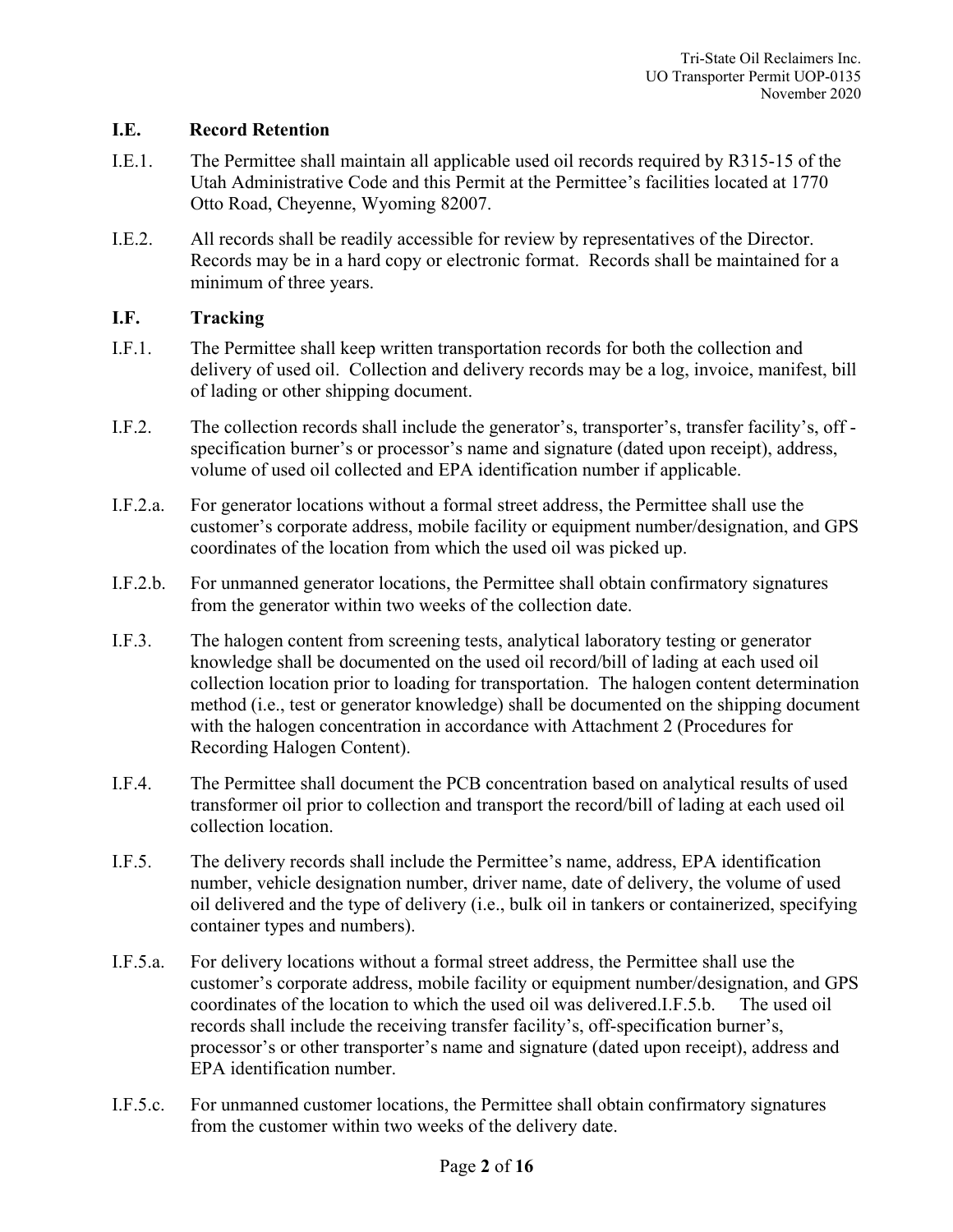I.F.5.d. The Permittee shall create a new delivery record for internal transfers between the Permittee's transportation vehicles.

## **I.G. Transportation Operations**

- I.G.1. The Permittee is authorized to transport used oil and deliver the used oil to another permitted transporter, transfer facility, processor and re-refiner or used oil burner in accordance with R315-15-4.4 of the Utah Administrative Code.
- I.G.2. Transportation of oily water shall be managed as used oil if the used oil is destined to be recovered in accordance with R315-15 of the Utah Administrative Code and this Permit.
- I.G.3. The Permittee shall only accept used oil or oily water subject to R315-15 of the Utah Administrative Code that has halogen concentrations less than 1,000 ppm unless rebutted in accordance with Attachment 3 (Analysis Plan) or unless the oil was generated by a Very Small Quantity Generator (VSQG) or Do-It-Yourselfer Collection Center (Type A or B).
- I.G.4. The Permittee shall comply with TSCA regulations when transporting used oil with PCB concentrations greater than or equal to 50 mg/kg.

#### **I.H. Sampling and Analysis Halogen Determination**

I.H.1. The Permittee shall follow all sampling and analytical procedures in Attachment 3 (Analysis Plan) and Attachment 4 (Sampling Procedures) when conducting used oil sampling and analytical testing to meet the requirements of R315-15 of the Utah Administrative Code and this Permit.

#### **I.I. Prohibited Waste**

- I.I.1. Used oil that has been mixed with hazardous waste as defined by R315-261 of the Utah Administrative Code or PCBs as defined by R315-301-2(53) of the Utah Administrative Code shall no longer be managed as used oil and shall be subject to applicable hazardous waste and PCB-contaminated waste rules.
- I.I.2. Used oil shall not be stored in tanks, containers or storage units that previously stored hazardous waste unless these tanks, containers and storage units have been cleaned in accordance with R315-261-7 of the Utah Administrative Code.
- I.I.3. The Permittee shall not place, manage, discard or otherwise dispose of used oil in any manner other than specified in R315-15-1.3 of the Utah Administrative Code.

#### **I.J. Waste Disposal**

- I.J.1. The Permittee shall properly characterize used oil waste related material to determine if the wastes are hazardous or non-hazardous in accordance with R315-15-8 of the Utah Administrative Code and manage accordingly.
- I.J.2. The Permittee shall maintain records showing characterization, handling and disposal of waste generated.

#### **I.K**. **Used Oil Storage**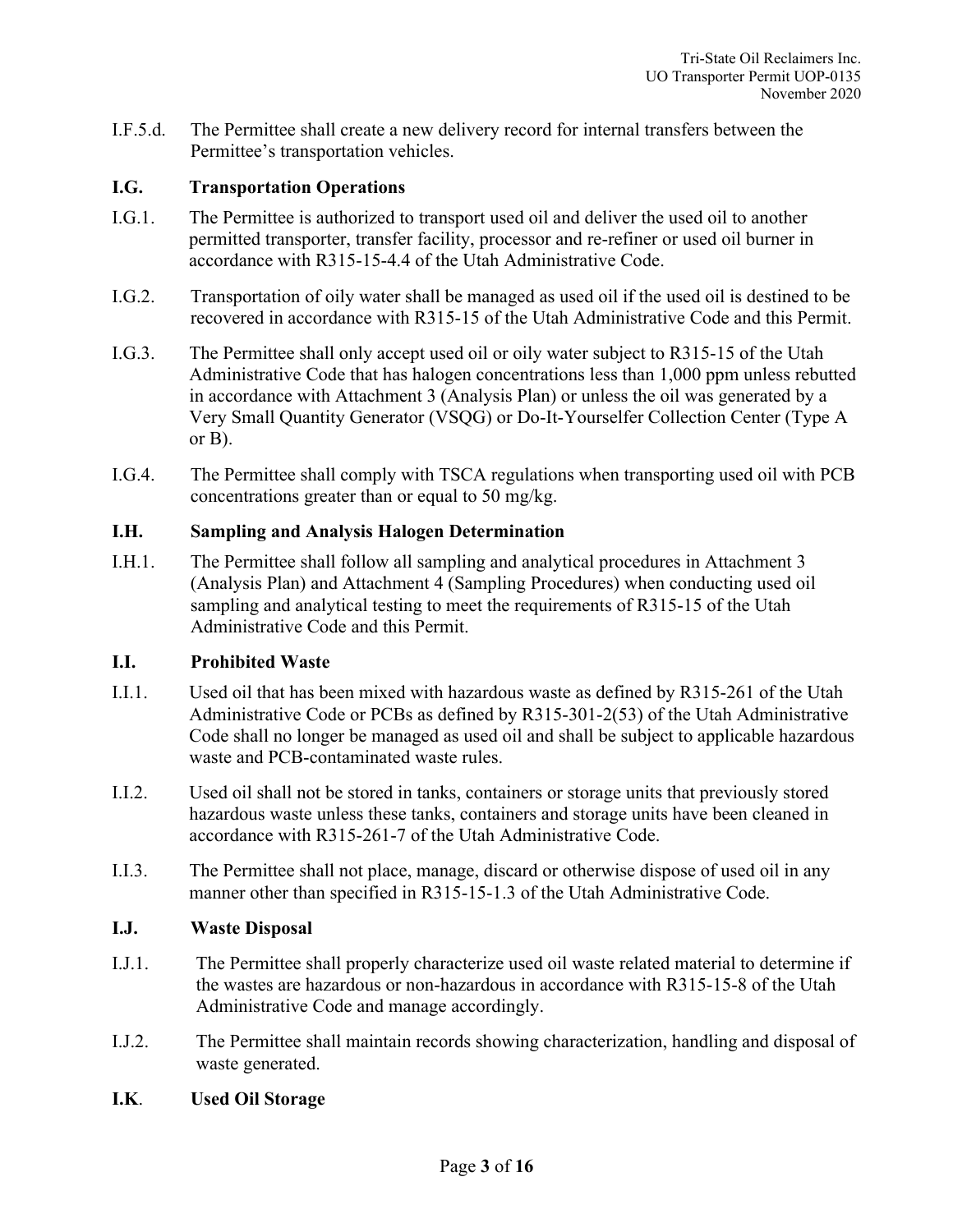- I.K.1. The Permittee shall not store used oil in Utah longer than 24 hours without first obtaining a transfer facility or processor permit for that storage location. This includes storing used oil in vehicles at loading and unloading docks and parking areas.
- I.K.2. The Permittee shall notify the Director if the 24-hour storage is exceeded due to mechanical failure of the Permittee's transportation vehicle prior to exceeding the 24 hour storage requirement.

## **I.L. Liability and Financial Requirements**

- I.L.1. The Permittee shall procure and maintain general liability and sudden used oil third-party environmental pollution liability coverage for the Permittee's operations as required by R315-15-10 of the Utah Administrative Code.
- I.L.2. The Permittee shall provide documentation of financial responsibility, environmental pollution legal liability and general liability coverage annually to the Director for review and approval by March 1 of each reporting year with the Annual Report Form UO 004.
- I.L.3. The Permittee shall provide documentation of financial responsibility, environmental pollution legal liability and general liability coverage to the Director upon request.
- I.L.4. The Permittee shall notify the Director immediately of any changes to the extent and type of liability coverage in accordance with R315-15-10 of the Utah Administrative Code.

## **I.M. Used Oil Handler Certificate**

I.M.1. In accordance with R315-15-4 of the Utah Administrative Code, the Permittee shall not operate as a used oil transporter without obtaining annually a Used Oil Handler Certificate from the Director. The Permittee shall pay a used oil handler fee, pursuant to Utah Code 63J-1-504, by December 31 of each calendar year to receive certification for the upcoming calendar year.

#### **I.N. Inspection and Inspection Access**

- I.N.1. Any duly authorized employee of the Director may, at any reasonable time and upon presentation of credentials, have access to and the right to copy any records relating to used oil and to inspect, audit or sample. The employee may also make record of the inspection by photographic, electronic, audio, video or any other reasonable means to determine compliance.
- I.N.2. An authorized employee may collect soil, groundwater or surface water samples to evaluate the facility's compliance.
- I.N.3. Failure to allow reasonable access to the property by an authorized employee may constitute "denial of access" and may be grounds for enforcement action or permit revocation.

#### **I.O. Annual Report**

I.O.1. The Permittee shall prepare and submit an Annual Report to the Director by March 1 of the following year. The Annual Report shall describe the Permittee's used oil activities in Utah and document financial assurance using the Division's Used Oil Transporter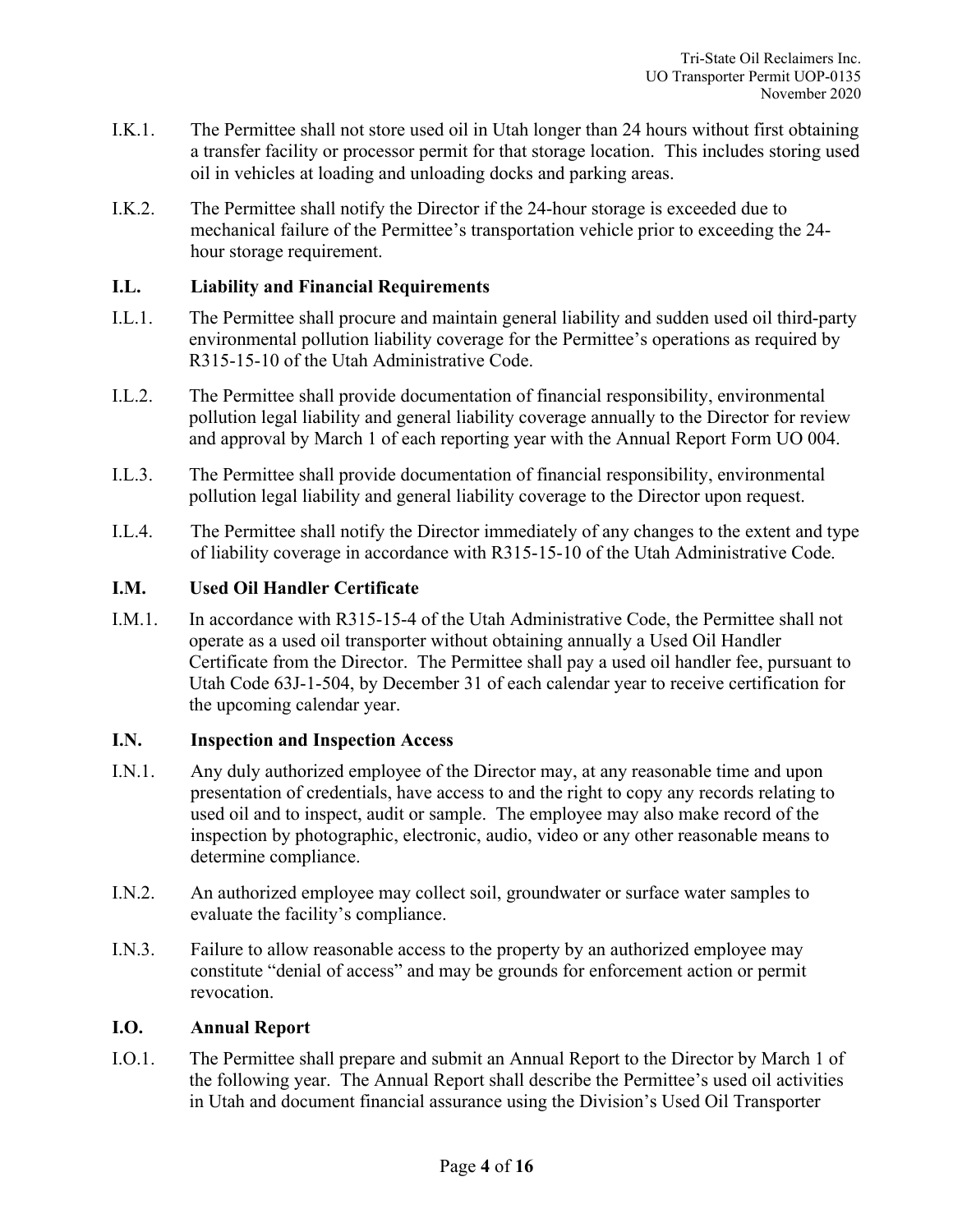Annual Report form (UO 004) as required by R315-15-13.4 of the Utah Administrative Code.

## **I.P. Other Laws**

I.P.1. Nothing in this Permit shall be construed to relieve the Permittee of his obligation to comply with any Federal, State or local law.

## **I.Q. Enforceability**

I.Q.1. Violations documented through the enforcement process pursuant to Utah Code Annotated 19-6-112 may result in penalties in accordance with R315-102 of the Utah Administrative Code.

## **I.R**. **Effective Date**

I.R.1. The permit is effective on the date of signature by the Director.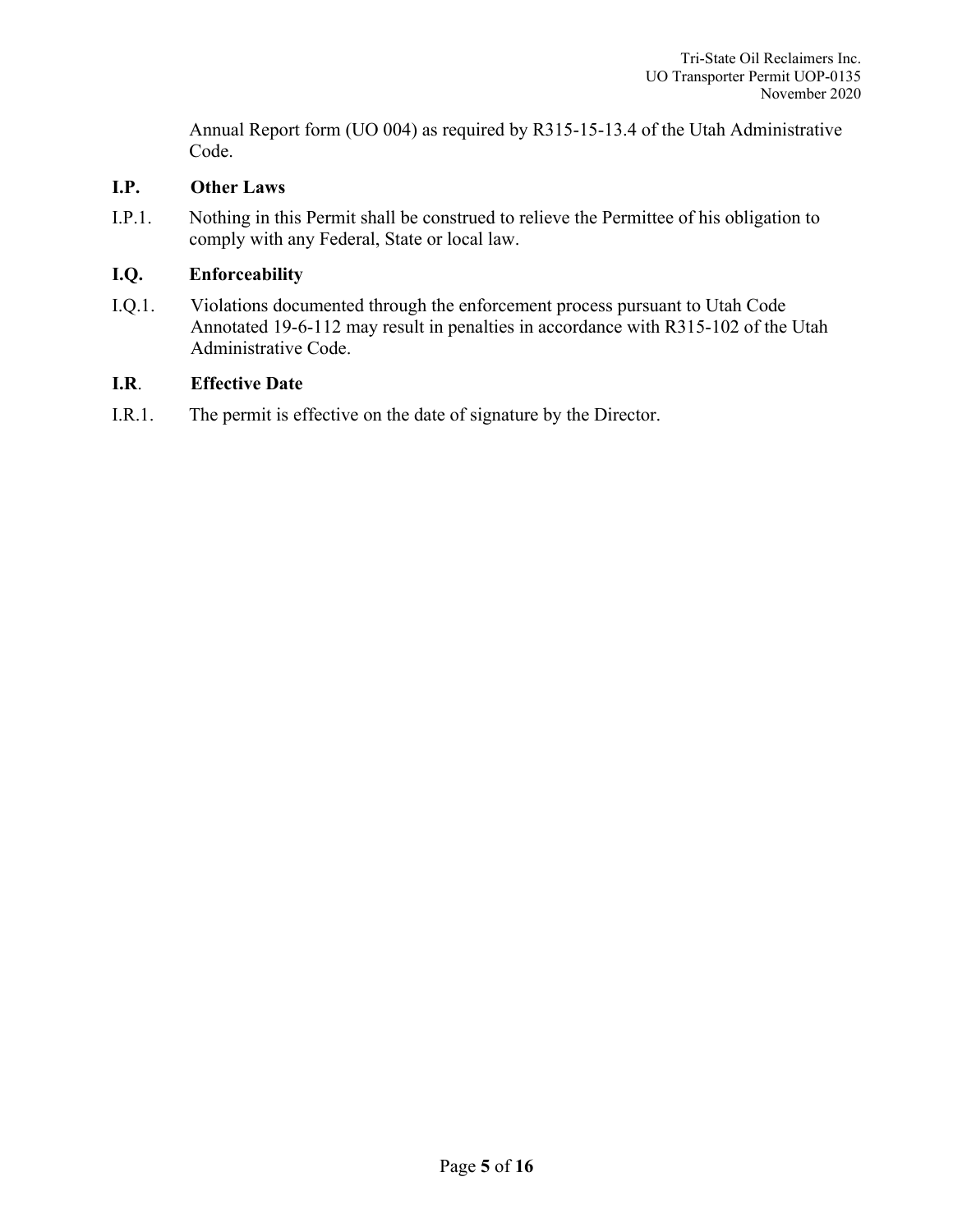# **II.A. Transport Vehicle Requirements**

II.A.1. The Permittee shall only transport used oil in the types of vehicles listed in Table II.A.

| <b>Type of Vehicle</b>     | <b>Used Oil Capacity (gallons)</b> |  |
|----------------------------|------------------------------------|--|
| Semi-Truck with Tanker     | $7,000$ gallons                    |  |
| Pup Trailers               | $4,500$ gallons                    |  |
| <b>Small Tanker Trucks</b> | $5,000$ gallons                    |  |

# **Table II.A: Vehicle Description**

- II.A.2. All bulk used oil transport vehicles operated by the Permittee shall have the words "USED OIL" on both sides of the transport vehicle in a contrasting color that is distinguishable from the background color and at least three inches tall. These designations shall be in place at all times the transport vehicle is transporting or storing used oil. Individual containers of used oil shall be labeled "Used Oil".
- II.A.3. All Permittee's vehicles which transport used oil shall have a copy of the Permittee's Emergency Spill Plan (Attachment 1) maintained in the vehicle at all times.
- II.A.4. The Permittee shall maintain Emergency Spill Cleanup materials in all vehicles used to transport used oil as specified in Attachment 1 (Emergency Spill Plan) of this Permit.

# **II.B. Used Oil Loading and Unloading Requirements**

- II.B.1. The Permittee shall determine if the halogen content is less than 1,000 ppm prior to loading the used oil in accordance with Attachment 3 (Analysis Plan). The result shall be recorded on the transportation document (e.g., bill of lading).
- II.B.2. The Permittee shall secure the vehicle by positioning wheel chocks and applying the emergency brakes before loading or unloading used oil.
- II.B.3. The Permittee shall inspect all used oil collection equipment, if applicable (e.g., vehicles and associated pumping equipment) for any damage prior to use.
- II.B.4. The Permittee shall place buckets or other containers under piping connections to collect drips of used oil during loading and unloading operations.
- II.B.5. The Permittee shall ensure the amount of used oil to be loaded into the transport vehicle will not exceed the carrying capacity. The Permittee shall utilize a calibrated gauging instrument to measure used oil volume in each collection vehicle/tanker.
- II.B.6. The Permittee is not authorized to transfer used oil to or from rail cars.

# **II.C. Used Oil Sampling and Analysis**

II.C.1. The Permittee shall determine the halogen concentration and PCB concentration, if applicable, prior to acceptance of the used oil as required in this Permit and Attachment 3 (Analysis Plan).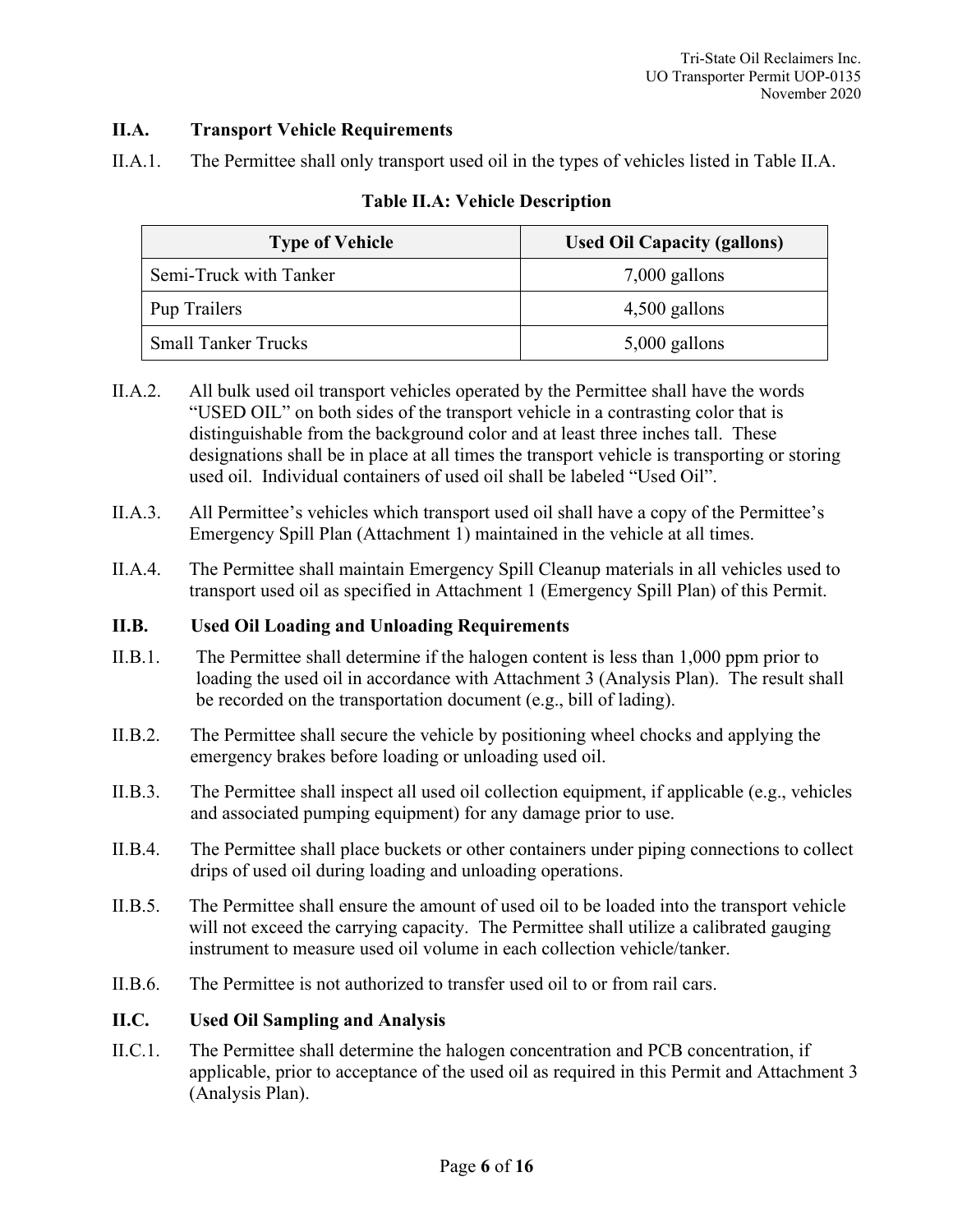## **II.D. Rebuttable Presumption**

- II.D.1. Used oil with total halogen concentrations greater than 1,000 mg/kg (ppm) is presumed to have been mixed with a hazardous waste and shall be managed as a hazardous waste unless the Permittee successfully rebuts the presumption.
- II.D.2. Used oil with halogen concentrations between 1,000 ppm and 4,000 ppm may be accepted for transport, if the Permittee rebuts the hazardous waste presumption or has analytical data documentation from a prior used oil handler that the used oil is not a hazardous waste or if the used oil is solely from a Very Small Quantity Generators (VSQG) or is DIYer used oil from a collection center. The Permittee shall attach any analytical results used to rebut the hazardous waste presumption to the shipping documents.
- II.D.3. The Permittee may rebut the hazardous waste presumption in accordance with R315-15- 4.5 of the Utah Administrative Code if the Permittee can demonstrate that the halogens in the used oil originated from sources other than halogenated hazardous constituents listed in Appendix VIII of 40 CFR 261.
- II.D.4. If the additional testing shows that used oil has been mixed with a listed hazardous waste described in R315-261 of the Utah Administrative Code, the mixture is subject to regulation as a hazardous waste if the concentration of any individual compound listed in R315-261 Appendix VIII is greater than or equal to 100 mg/kg (ppm).
- II.D.5. The rebuttable presumption does not apply to metalworking oils/fluids containing chlorinated paraffins if they are processed through a tolling arrangement as described in R315-15-2.5(c) of the Utah Administrative Code to reclaim metalworking oils/fluids. The rebuttable presumption does apply to metalworking oils/fluids if such oils/fluids are recycled in any other manner or disposed.
- II.D.6. The rebuttable presumption does not apply to used oils contaminated with chlorofluorocarbons (CFCs) removed from refrigeration units if the CFCs are destined for reclamation. The rebuttable presumption does apply to used oils contaminated with CFCs that have been mixed with used oil from sources other than refrigeration units.

## **II.E. Used Oil Training**

- II.E.1. The Permittee shall train handlers of used oil in accordance with R315-15-4 of the Utah Administrative Code and the requirements of this Permit. New employees may not manage or process used oil without a trained employee present until used oil training is completed.
- II.E.2. The Permittee shall document that employees are trained in the identification of used oil, recordkeeping requirements, emergency spill plan and facility used oil procedures for handling, transporting, sample collection, halogen screening and laboratory analytical methods, rebuttable presumption testing, and the appropriate use of "generator knowledge" when determining the halogen content of used oil
- II.E.3. Employees collecting and performing field halogen testing shall be trained and demonstrate competence in collecting a representative used oil sample and testing for halogens using a CLOR-D-TECT® kit prior to fieldwork.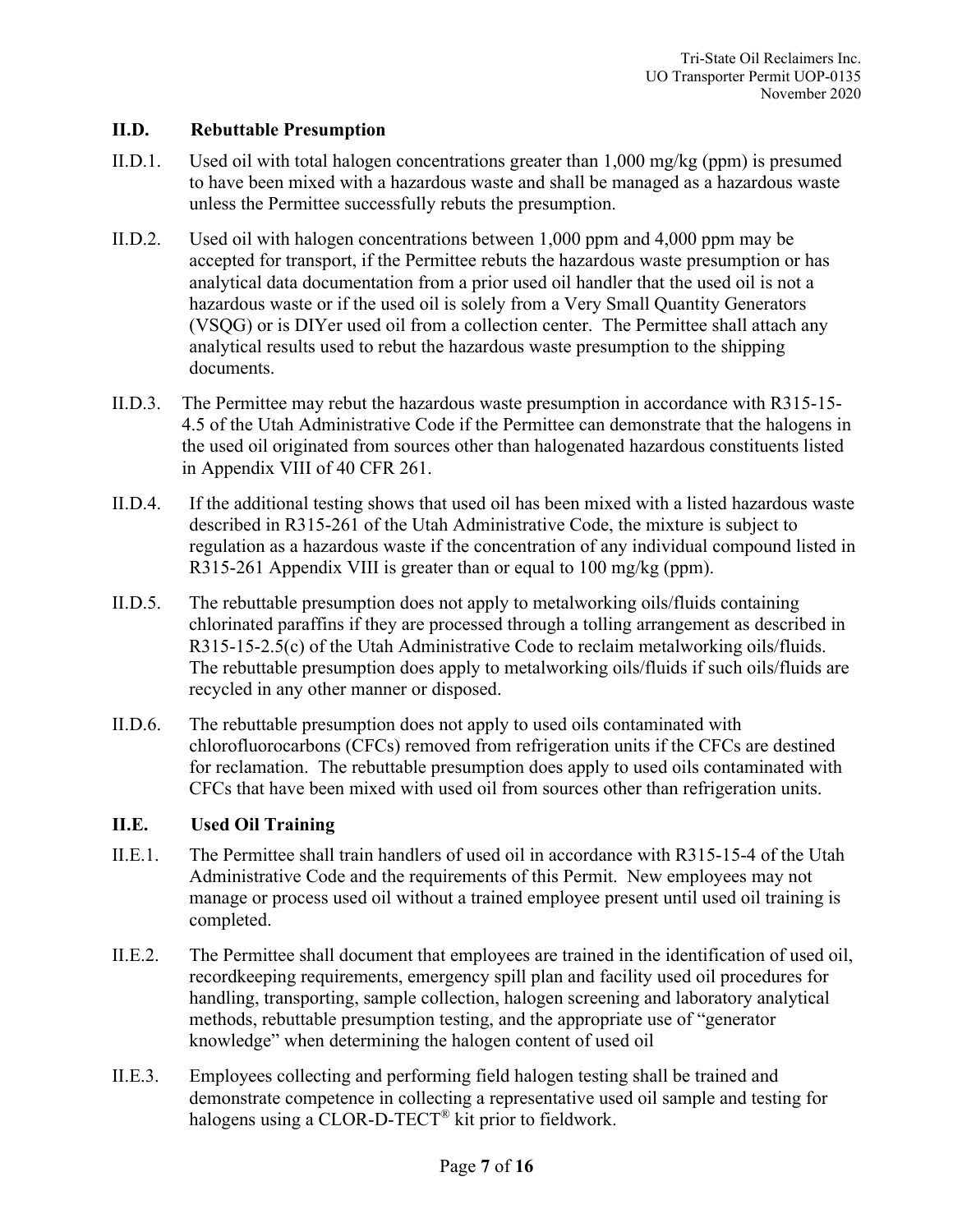- II.E.4. The Permittee shall provide, at a minimum, an annual used oil-training refresher course for employees handling used oil. Additional training is required if the Permittee changes used oil handling procedures or this Permit is modified.
- II.E.5. The Permittee shall keep training records for each employee for a minimum of three years. Employees and supervisors shall sign and date training attendance sheets to document class attendance.

#### **II.F. Spill Response, Remediation, and Reporting**

- II.F.1. In accordance with R315-15-9.1(a) of the Utah Administrative Code, the person responsible for the spill shall immediately take appropriate action to minimize the threat to human health and the environment and notify the DEQ Hotline at (801) 536-4123 if the spill is greater than 25 gallons or for smaller spills that pose threat to human health or the environment.
- II.F.2. Responders shall take action to prevent spill from spreading by utilizing absorbent, booms, pads, rags, etc. (Attachment 1- Emergency Spill Plan).
- II.F.3. Once the material is containerized, a waste determination shall be made to determine the material's disposition.
- II.F.4. The Permittee is responsible for the material release and shall recover oil and remediate any residue from the impacted soils, water, or other property, or take any other actions as required by the Director until there is no longer a hazard to human health or the environment.
- II.F.5. All costs associated with the cleanup shall be at the expense of the Permittee.
- II.F.6. Vehicle spill kits shall contain, at a minimum, the equipment listed in Attachment 1 (Emergency Spill Plan) of this Permit and shall be checked daily prior to collection activities.
- II.F.7. The Permittee shall report all relevant information, including the amount of waste generated from cleanup efforts, the characterization of the waste (i.e. hazardous or nonhazardous), final waste determination, and disposal records. The report shall also include actions taken by the Permittee to prevent future spills.
- II.F.8. An air, rail, highway or water transporter who has discharged used oil shall give notice, if required by 49 CFR 171.15, to the National Response Center at http://nrc.uscg.mil/nrchp.html, (800) 424-8802. In addition to the notification above, a written report, as required in 49 CFR 171.16, shall be presented to the Director, Office of Hazardous Materials Regulations, Materials Transportation Bureau located in Washington, D.C., 20590.
- II.F.9. In accordance with R315-15-9.4 of the Utah Administrative Code, the Permittee shall submit to the Director a written report within 15 days of any reportable release of used oil.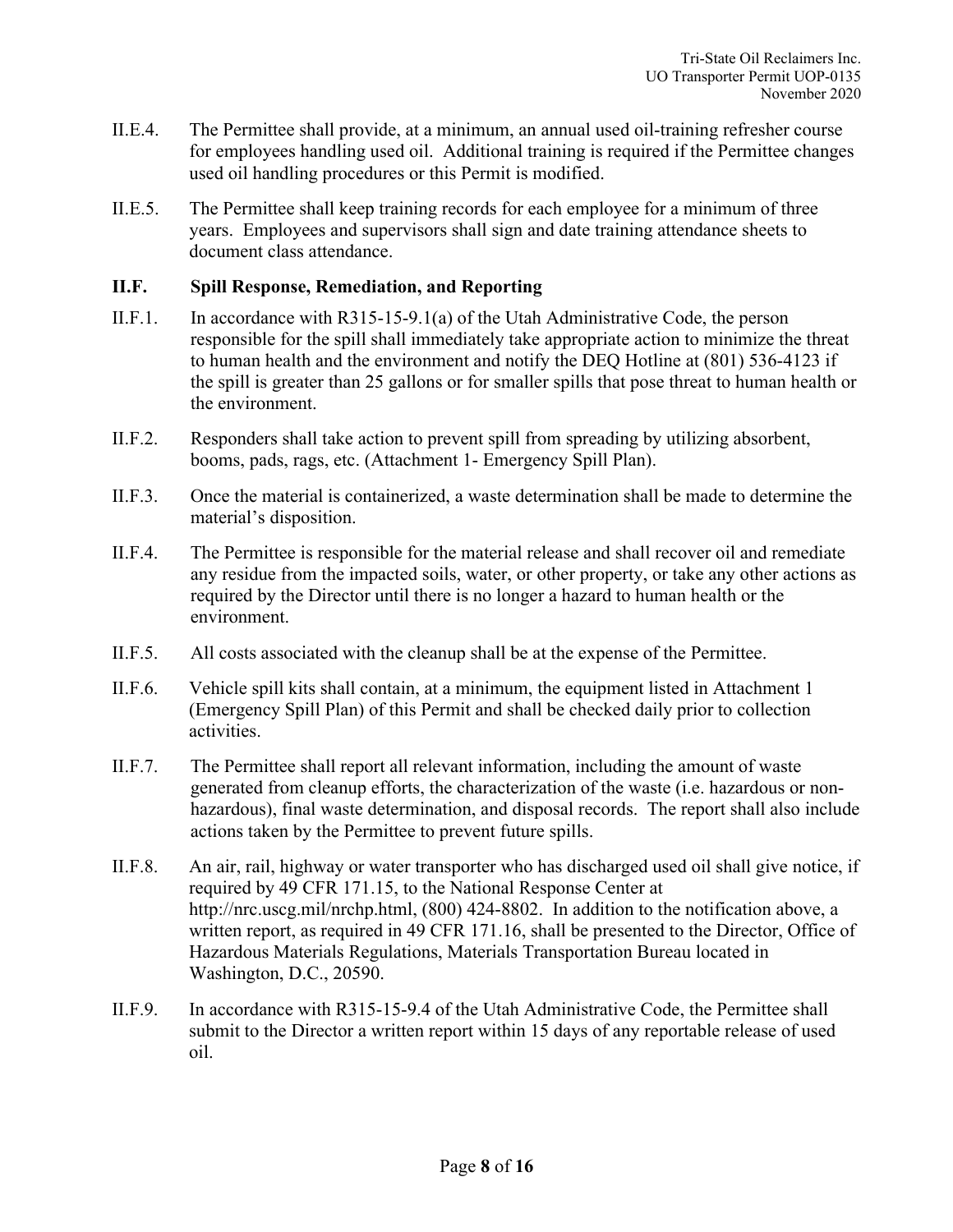## **Emergency Spill Plan**

#### **General Procedures**

In the event of a release of used oil, the Tri State Oil Reclaimers, Inc. (Tri State) employee will immediately take the following appropriate actions to contain and minimize the spill and the threat to life, health, environment and property:

- 1. The Tri State employee will attempt to control or stop the leak if it can be done safely.
- 2. Use absorbent material, booms, spill pads and dirt dams and dikes if necessary to control the material. If possible, keep spilled material out of storm drains and open waterways.
- 3. Contact 911 emergency responders if needed.
- 4. Contact his supervisor.
- 5. If necessary, the supervisor will contact an authorized waste remediation company for assistance with the clean- up.
- 6. Used oil spills exceeding 25 gallons, or that pose a risk to human health and the environment, shall be reported Tri State management, and to the Utah Department of Environmental Quality and any other applicable regulatory agency immediately after containment of the spill (Table 1).

| Regulatory Agency                                            | <b>Contact Phone Number</b>          |
|--------------------------------------------------------------|--------------------------------------|
| National Response Center                                     | $(800)$ 424-8802 or $(202)$ 426-2675 |
| Utah Department of Environmental Quality<br>(within 24 hrs.) | $(801)$ 536-4123                     |
| Utah State Highway Patrol                                    | $(801)$ 538-3400                     |

**Table: 1: Regulatory Agency Notification Numbers**

- 7. The following information shall be provided by telephone to the Utah State Department of Environmental Quality's', 24-hour answering service at (801) 536-4123:
	- a. Name, telephone number and address of parties responsible for the release.
	- b. Name, title and telephone number of individual reporting.
	- c. Time and date of the release.
	- d. Location of the release, as specific as possible including nearest town, city, highway or waterway.
	- e. Description of released material found on the manifest or shipping document, along with the amount of material released.
	- f. Cause of the release.
	- g. Possible hazards to human health or the environment and the emergency action taken to minimize the threat.
	- h. The extent of injury, if any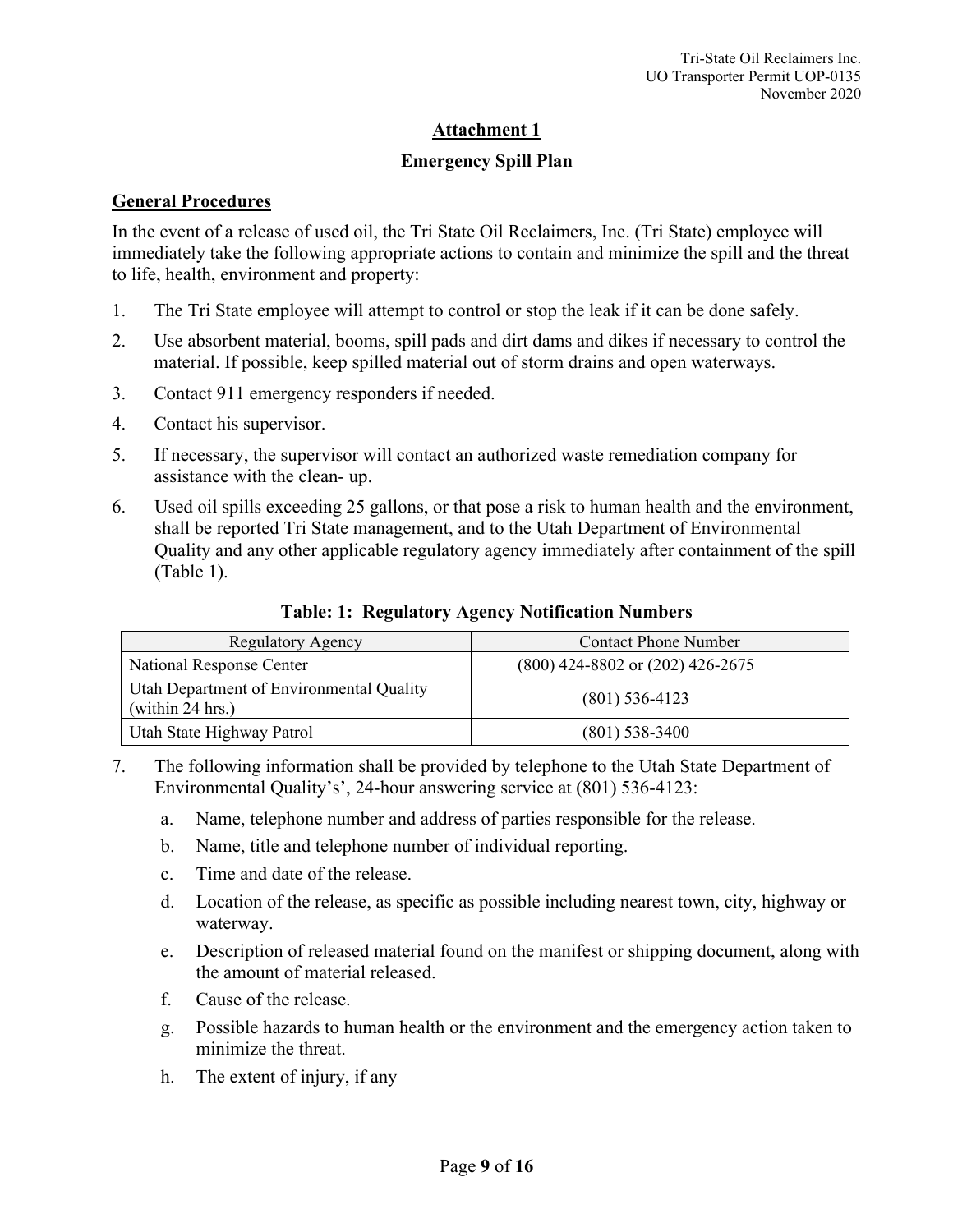- 8. If a spill occurs on a highway or railway, employees should immediately stop the release if possible, secure the scene and contain the spill. Tri State shall give notice, if required by 49 CFR 171.15 to the National Response Center (Table 1). The Utah State Highway Patrol (Table 1) shall be contacted if the spill restricts a public road.
- 9. A spill report of used oil spills exceeding 25 gallons, or that pose a risk to human health and the environment, shall be submitted to the Division of Waste Management and Radiation Control within 15 days of the spill in accordance with R315-15-9.1.
- 10. The driver/employee shall immediately notify their Tri State supervisor of reportable spills. If after hours, initial notification is to be made to the 24-hour emergency contacts in Table 2 below. If there are, injuries to personnel/public or the spill will require additional emergency responders to contain then all 911 to request help. The discharge notification form is included in this spill plan shall be completed by the operator after containment of the used oil, notification to emergency responders (if applicable) and Tri State's management.

| <b>Contact Person</b> | Title                     | Contact Information                                          |  |
|-----------------------|---------------------------|--------------------------------------------------------------|--|
| Gary Cox              | <b>Emergency Response</b> | $(801)$ 599-5837 cell<br>Email: tri.state.used.oil@gmail.com |  |
| Thorpe Cox            | <b>Emergency Response</b> | $(801)$ 837-2938                                             |  |
| Fire Response         | NA                        | 911                                                          |  |

**Table: 2: Emergency Contacts List**

11. The transporter shall maintain absorbents and equipment to contain a leaking containers and spills. At a minimum, each used oil transporter spill kit shall contain the items listed in Table 3.

**Table 3: Spill Equipment Inventory for Transporter**

| <b>Equipment Description</b>                                                     | Quantity         |  |
|----------------------------------------------------------------------------------|------------------|--|
| Shovel / Broom                                                                   | 1 each           |  |
| <b>Buckets</b>                                                                   | 2                |  |
| Spill Absorbent Pads                                                             | 10               |  |
| <b>Granulated Absorbent</b>                                                      | $2 \text{ ft}^3$ |  |
| Absorbent Boom/oil sock                                                          |                  |  |
| Used Oil Emergency Controls -Spill Plan with Emergency<br><b>Contact Numbers</b> |                  |  |
| First Aid Kit and Fire Extinguisher                                              | 1 each           |  |

12. Employees are exempted from reporting de minimis drips to management that are immediately cleaned up by the responsible employee. The Tri State supervisor shall be responsible to initiate and complete any reporting and notification to the required Federal, State and local agencies.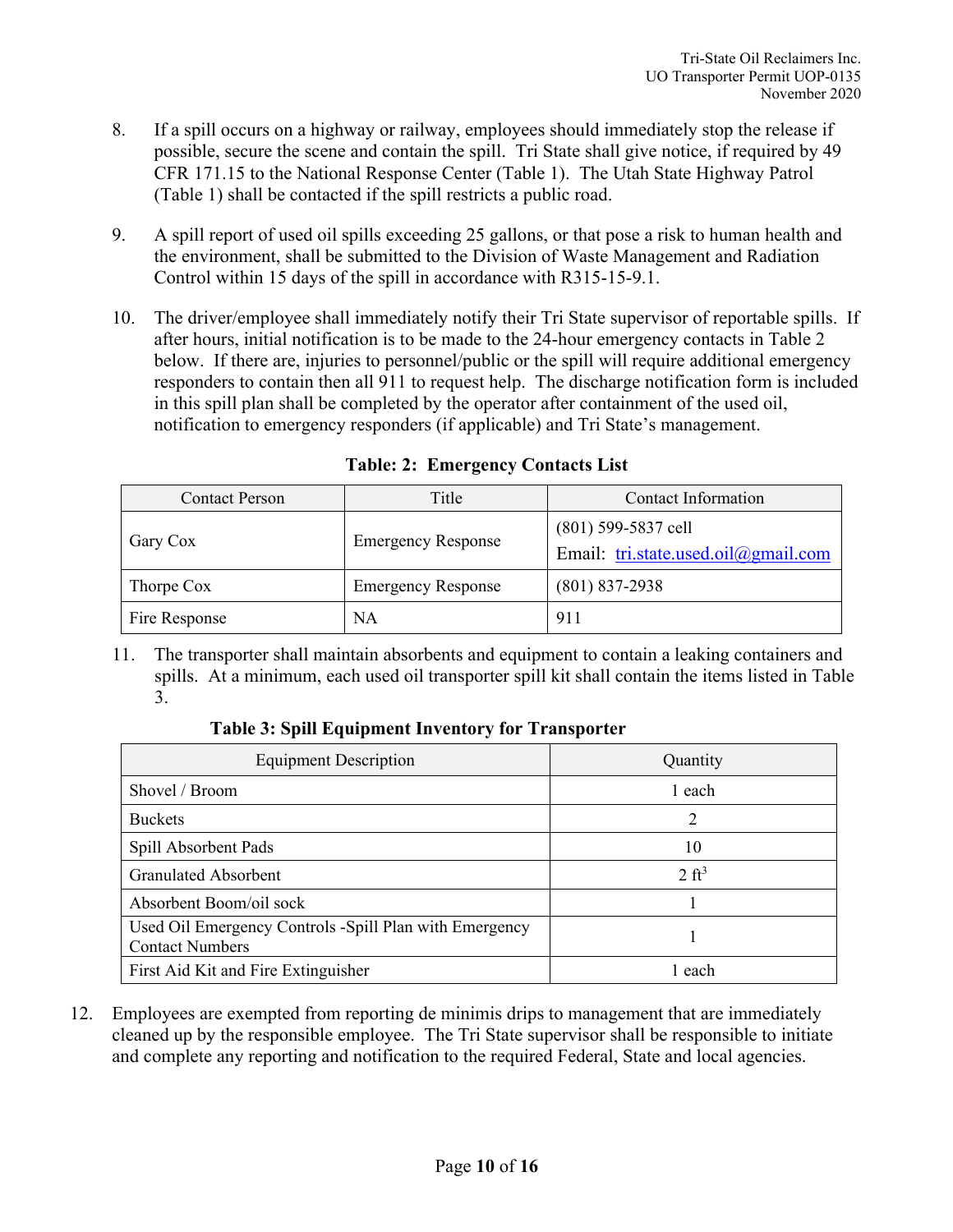# **Procedures for Recording Halogen Content**

## A. **General Procedures**

A.1. The Permittee's drivers shall document the halogen content of the used oil, the determination method and date of entry, if applicable, on the shipping record as follows:

## B. **Bill of Lading (Daily record for single transporter)**

B.1. When the Permittee determines the halogen content using halogen field screening methods or laboratory analytical methods in accordance with Attachment 3(Analysis Plan) the driver shall record the following halogen information:

Halogens  $\leq 1000$  ppm

Halogens >1000 ppm

B.2. When the Permittee determines the halogen content using Generator Knowledge provided by the generator, the driver shall write the following:

Halogens ≤1000 ppm/GenKno

Halogens >1000 ppm/GenKno

\*Note: The daily Bill of Lading must be dated.

# C. **Manifest (record for single or multiple transporters)**

C.1. When the Permittee determines the halogen content using halogen field screening methods or laboratory analytical methods in accordance with Attachment 3 (Analysis Plan) the driver shall record the following halogen information and date the entry in the special handling box of the manifest.

Halogens≤ 1000 ppm/test date

Halogens >1000 ppm/test date

C.2. When the Permittee documents the halogen content using Generator Knowledge the driver shall write the following:

Halogens ≤1000 ppm/GenKno **(**Date)

Halogens >1000 ppm/GenKno (Date**)**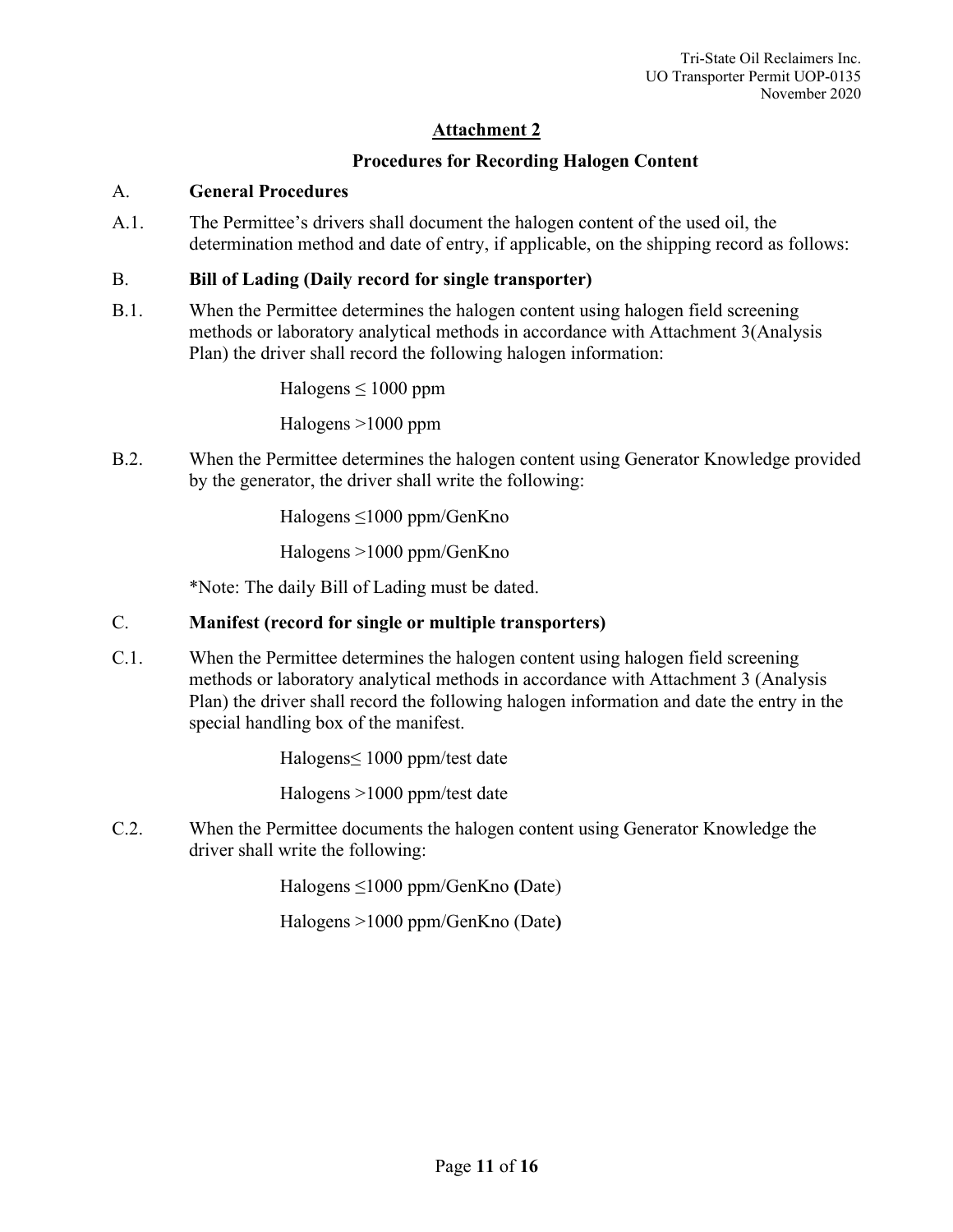## **Analysis Plan**

#### **A. General Requirements**

A.1. The Permittee shall verify that the halogen content of the used oil collected prior to transport in accordance with at least one of the following halogen verification methods in accordance with B through D:

## **B. Halogen Field Screening Methods**

- B.1. If the Permittee screens the generator's used oil to verify halogen concentration, the Permittee shall use a halogen field screening method in accordance with the following requirements:
- B.2. Used oil that contains less than 20% water shall be screened for halogens with a CLOR-D-TECT® halogen test kit (EPA Method 9077).
- B.3. Used oil that contains between 20% and 70% water shall be screened for halogens with a HYDROCLOR- $Q^{\circledR}$  test kit. The resulting halogen concentration must be corrected using the following conversion formula to calculate true halogen concentration.

*True Halogen Concentration = Reading Syringe + [(10 + ml oil in sample)/10]*

**Example**: sample contains 6 ml water and 4 ml oil (60% water) and the syringe reading is 2,000 ppm, then the true concentration is:

*2,000 ppm [(10 + 4)/10] = 2,800 ppm*

- B.4. Used oil that contains greater than 70% water shall be screened for halogens with a HYDROCLOR- $Q^{\circledR}$  test kit. Correction of the halogen screening results is not required.
- B.5. The Permittee shall document on acceptance records or bill of lading the screening results.
- B.6. The requirement for a quality control sample (duplicate) may be satisfied by testing the used oil/oily water prior to off-loading from permitted vehicles in accordance with the EPA Method 9077 (CLOR-D-TECT<sup>®</sup> and HYDROCLOR- $Q^{\otimes}$  and is not required for each load collected at individual generators.

#### **C. Halogen Laboratory Analytical Methods**

- C.1. If the Permittee submits a representative used oil sample to a Utah-certified laboratory to analyze for total halogen concentration, the Permittee shall use Method 9075, Method 9076 or other equivalent method approved by the Director.
- C.2. The Permittee shall document the analytical results on the transportation document such as a bill of lading or manifest.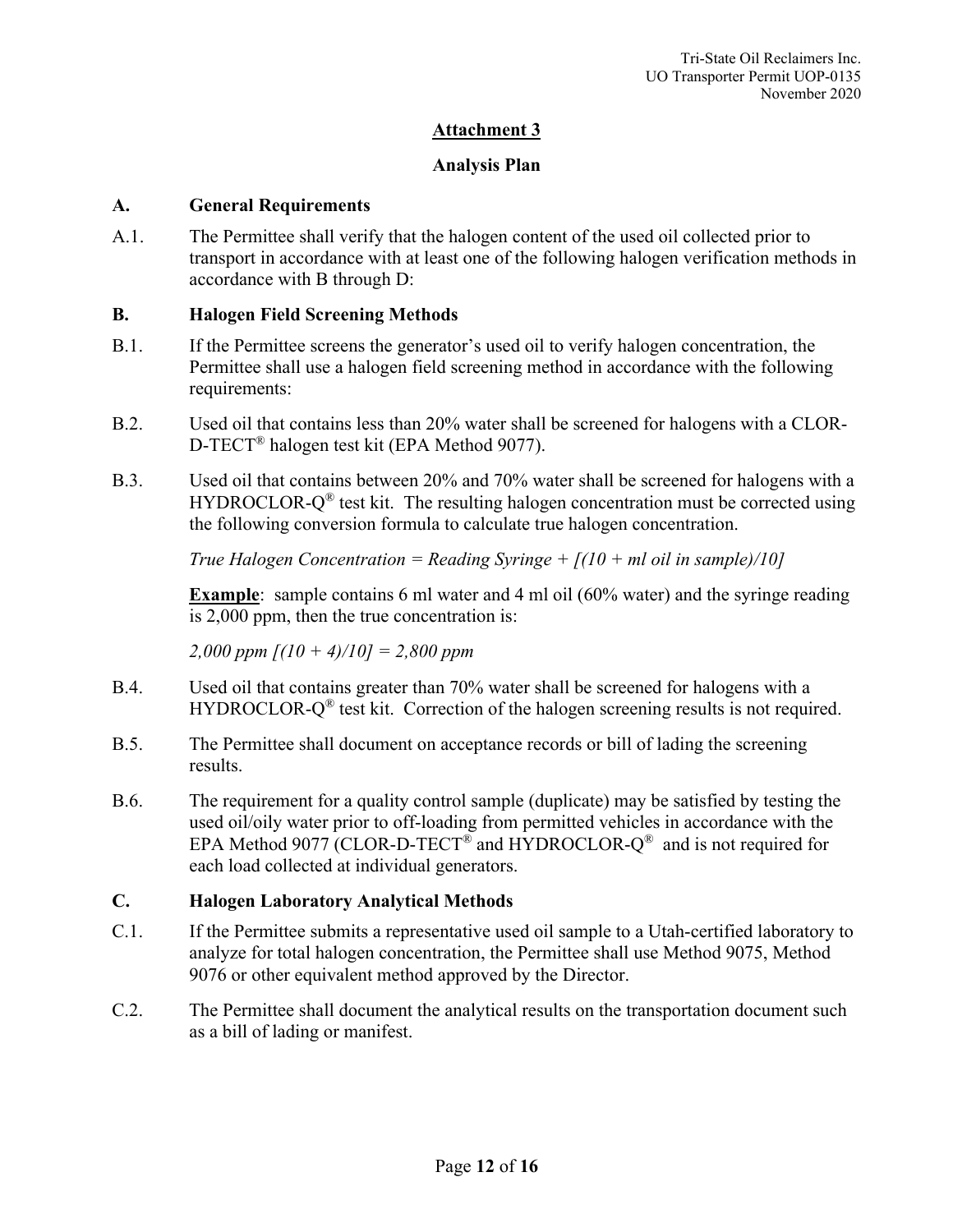#### **D. Halogen Generator Knowledge Method**

- D.1. The Permittee shall have information on file, (e.g., analytical testing, industry process knowledge) from the generator which is sufficient, as determined by the Director, to support any use of generator knowledge.
- D.2. The Permittee may not rely solely on a safety data sheet (SDS) in making a halogen concentration determination.
- D.3. If relying on generator knowledge, the Permittee shall document on the shipping record the use of generator knowledge in accordance with Attachment 2 (Procedures for Recording Halogen Content).
- D.4. Used oil determined to be on-specification by a Utah-registered marketer can be collected and transported without further testing. Bills of lading, manifests or other used oil transportation records shall include copies of the analytical results for reference.

# **E. PCB Contaminated Used Oil**

- E.1. The Permittee shall not accept for transport used oil with PCB concentrations greater than or equal to 50 mg/kg. Used oils containing PCB concentrations greater than or equal to 50 mg/kg are subject to TSCA regulations 40 CFR 761. Used oils containing PCB concentrations greater than or equal to 2 mg/kg but less than 50 mg/kg are subject to both R315-15 of the Utah Administrative Code and 40 CFR 761.
- E.2. Table 1 lists required laboratory PCB sample preparation and analytical methods.

| <b>Sample Preparation</b><br><b>Methods</b>               | <b>Analytical Method</b>                                                                               | Analytes *        |                |
|-----------------------------------------------------------|--------------------------------------------------------------------------------------------------------|-------------------|----------------|
| 3500C (General)<br>3580A (Preparation)<br>3665A (Cleanup) | 8082A<br>$\bullet$<br>Analyses of the<br>٠<br>Aroclors bolded/* in<br>the last column are<br>mandatory | <b>PCB CAS RN</b> | $PCB$ Aroclor® |
|                                                           |                                                                                                        | 12674-11-2        | $1016*$        |
|                                                           |                                                                                                        | 147601-87-4       | 1210           |
|                                                           |                                                                                                        | 151820-27-8       | 1216           |
|                                                           |                                                                                                        | 11104-28-2        | $1221*$        |
|                                                           |                                                                                                        | 37234-40-5        | 1231           |
|                                                           |                                                                                                        | 11141-16-5        | $1232*$        |
|                                                           |                                                                                                        | 71328-89-7        | 1240           |
|                                                           |                                                                                                        | 53469-21-9        | $1242*$        |
|                                                           |                                                                                                        | 12672-29-6        | 1248*          |
|                                                           |                                                                                                        | 165245-51-2       | 1250           |
|                                                           |                                                                                                        | 89577-78-6        | 1252           |
|                                                           |                                                                                                        | 11097-69-1        | 1254*          |
|                                                           |                                                                                                        | 11096-82-5        | $1260*$        |
|                                                           |                                                                                                        | 37324-23-5        | 1262           |
|                                                           |                                                                                                        | 11100-14-4        | 1268           |

# **Table 1: PCB Sample Preparation and Analytical Methods**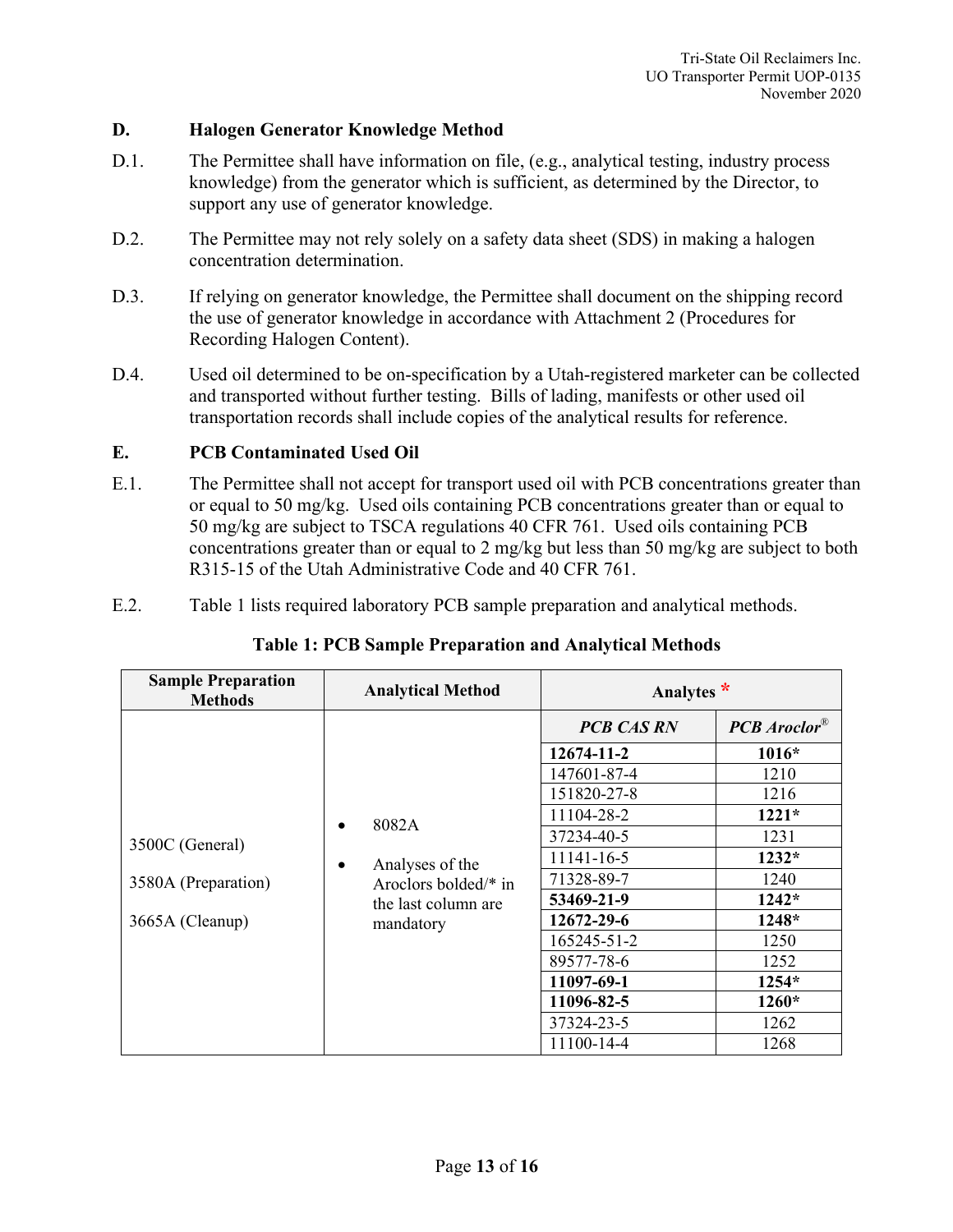- E.3. The Permittee shall obtain analytical results of dielectric oil used in transformers and other high voltage devices, verifying the PCB concentrations are less than 50 mg/kg prior to loading the used oil into the transportation vehicle.
- E.4. PCB used oil may not be diluted to avoid any provision of 40 CFR 761.
- E.5. If PCB concentrations greater than or equal to 2 mg/kg have been transported, the Permittee shall assume that all subsequent loads of used oil are contaminated with PCBs and has a quantifiable PCB concentrations of 2 mg/kg or greater unless the equipment has been decontaminated as described in 40 CFR 761 Subpart S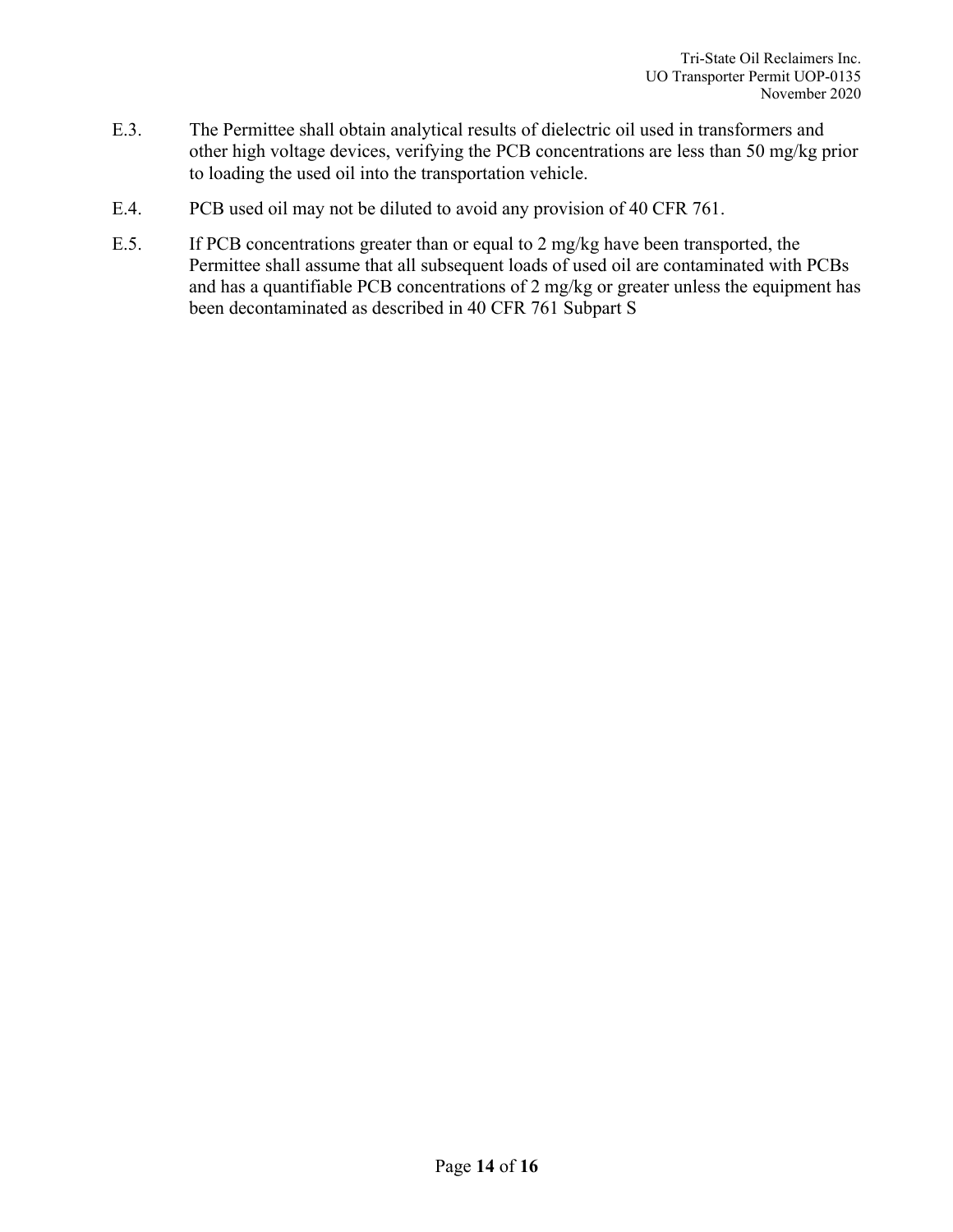## **Sample Collection Procedures General**

#### **A. General**

- A.1. Tri State employees shall use the sampling procedures below to collect representative sample from customers' tanks and containers when screening used oil for halogen content prior to collection.
- A.2. Drums or containers of used oil from different sources or processes shall be sampled individually at each generator's facility.
- A.3. Composite sampling is only allowed for a maximum of 500 gallons from containers of used oil that are generated from the same source or process at each generator's facility.

#### **B. Procedure 1- Containers < 375 gallons**

B.1. Sampling Equipment

Composite Liquid Waste Sampler (COLIWASA) nominally 175 ml, 39 inch, sample jar.

B.2. Step 1

Take COLIWASA and dip into drum or tote make sure the tube fills up a good cross section before closing.

#### B.3. Step 2

Open sample jar and dispense the entire contents from COLIWASA into sample jar.

B.4. Step 3

Screen sample using CLOR-D-TECT halogen test kit in accordance with Attachment 3 (Analysis Plan).

B.5. Step 4

Empty the sample in the bucket back into the used oil container/tank.

#### **C. Procedure 2 – Containers ≥ 375 gallons**

C.1. Sampling Equipment

Composite Liquid Waste Sampler (COLIWASA)

C.2. Step 1

Lower a COLIWASA tube slowly into the liquid waste at a rate that allows the liquid level inside and outside the tube to equalize.

C.3. Step 2

Slowly withdraw COLIWASA tube from the liquid. Either wipe the exterior of the sampler tube with a disposable cloth or allow excess liquid to drain back into the used oil container/tank.

C.4. Step 3

Discharge the sample by placing the lower end of the tube into a sample container.